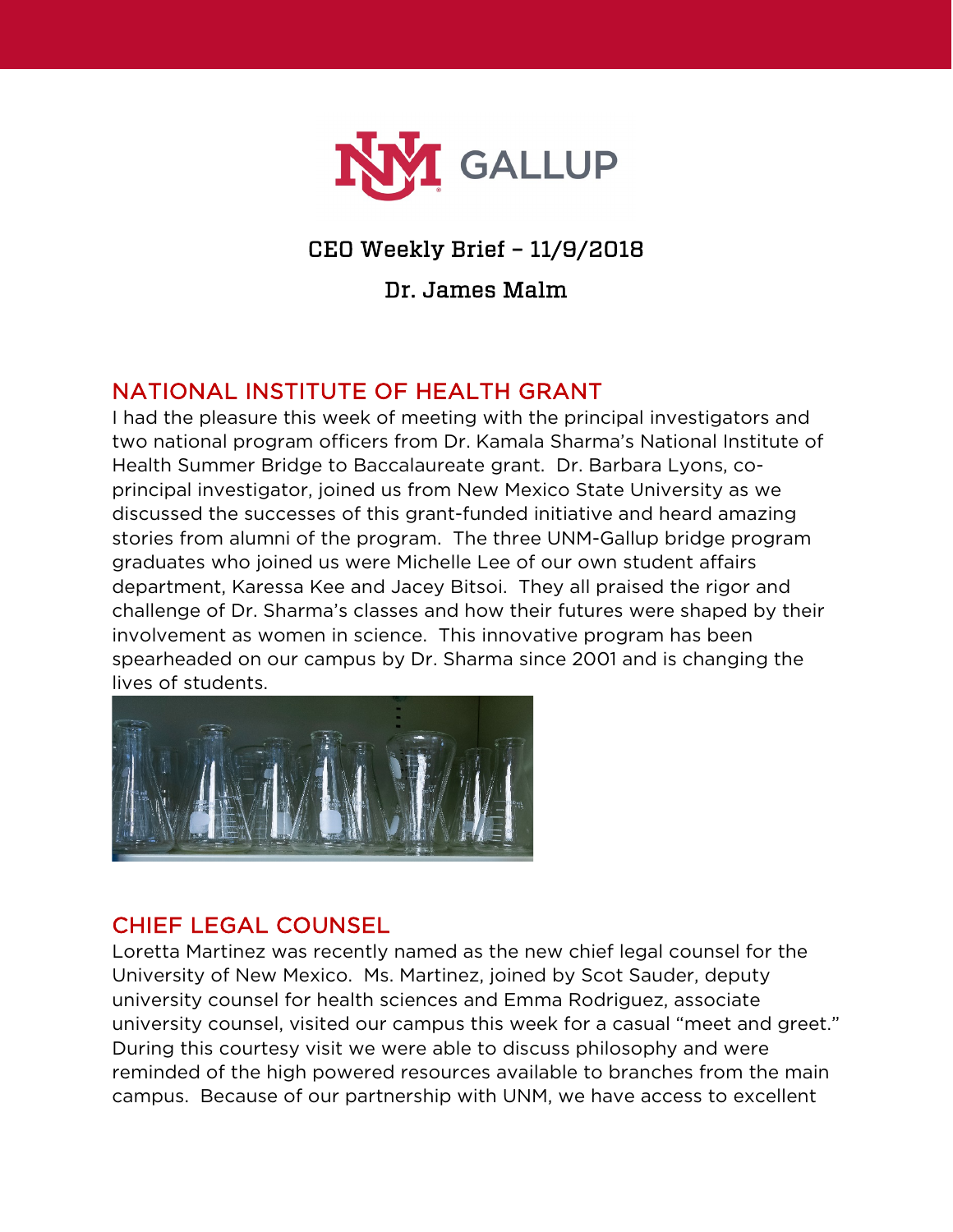legal services with an emphasis on the policies and regulations of higher education. The [UNM Office of University Counsel](http://counsel.unm.edu/index.html) provides advice and legal services as appropriate and provides education regarding [UNM policies and](http://policy.unm.edu/)  [procedures.](http://policy.unm.edu/)



*Loretta Martinez, UNM chief legal counsel*

### LOCAL ADVISORY BOARD MEETING

The next meeting of the UNM-Gallup local advisory board is scheduled for Tuesday, November 20<sup>th</sup> at 1:00 in the executive conference room. Ralph Richards, board chair, and I met this week to confirm the meeting agenda. Agendas, minutes and board packets are available for viewing on the [web](https://www.gallup.unm.edu/administration/localboard/)  [page of the local board of advisors.](https://www.gallup.unm.edu/administration/localboard/)

#### SPRING REGISTRATION

Academic affairs and student affairs have worked hard with the CEO's office over the past few months to finalize the spring 2019 schedule which will open for student registration on Monday, November 12<sup>th</sup>. The [schedule of classes](https://www8.unm.edu/apex_ods/f?p=SCHEDULE_OF_CLASSES:SCHEDULE:::NO:RIR,3:P3PERIOD,P3CAMPUS:201910,GA) can be viewed on our public website. Schedule adjustments, based on student demand, can be viewed in real time.

### THANKSGIVING DINNER

Thanksgiving came early to UNM-Gallup and I got to scoop green beans as we served nearly 900 dinners. Thanks to Chef Neal Cunningham and his SDE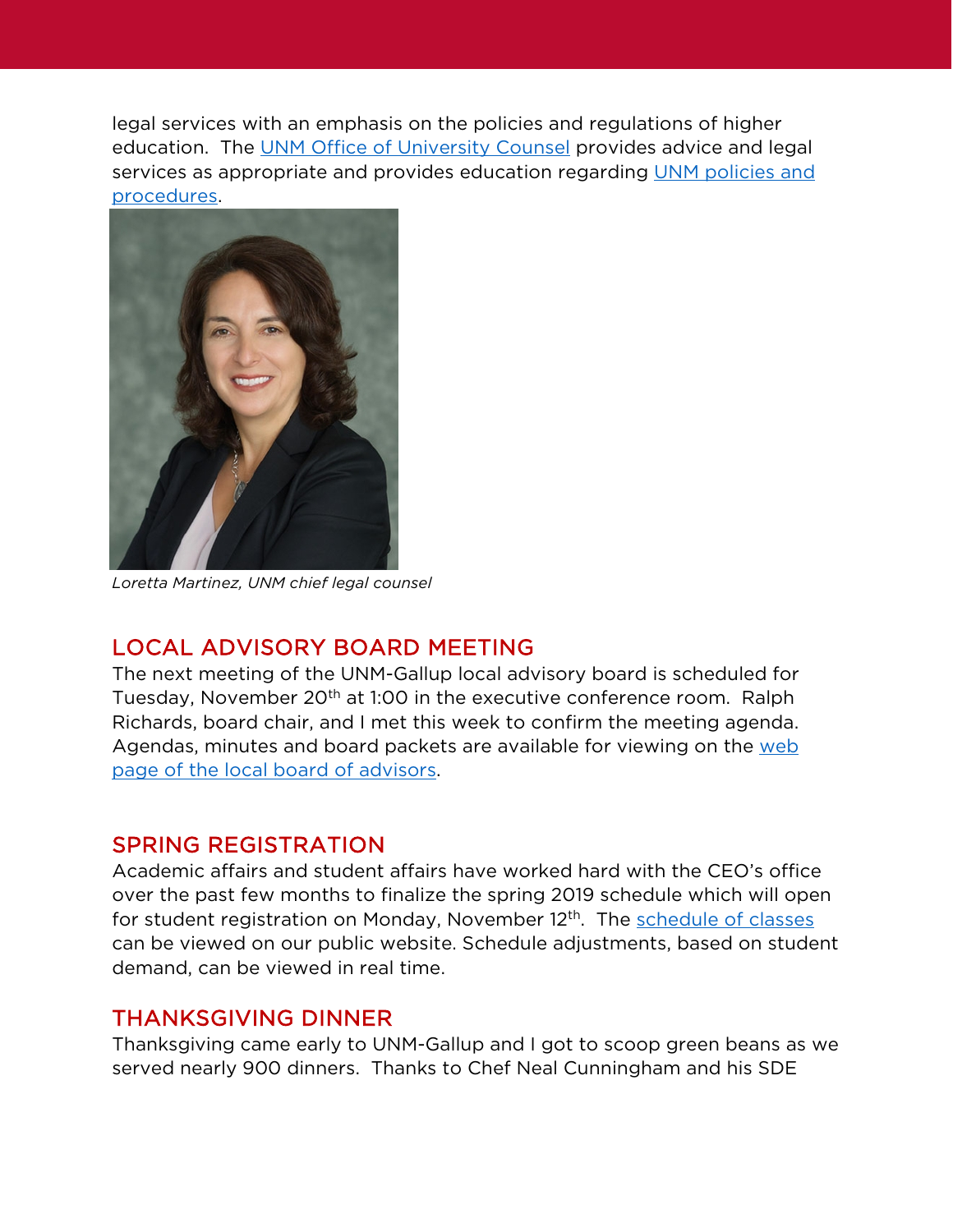team, the meal was delicious and I had the chance to extend holiday greetings to many of our students who passed through the serving lines.



*Division chair Mark Remillard, Dr. James Malm, Danny Matkovich and Emily Kezele of McKinley Academy donned hair nets and gloves and kept the serving line moving at the UNM-Gallup Thanksgiving dinner.*

## CAPITAL PROJECTS MEETINGS

Director of Business Operations Robert Griego and I traveled to Albuquerque Thursday for a day of capital project meetings in support of both our \$2 million physical plant building from the 2016 GO bond election and our \$11.25 million five-year capital plan. The five-year plan covers multiple funding cycles and multiple bonds and is carefully reevaluated every year. The 2018 GO bond did pass statewide, and although UNM-Gallup did not have a project on the ballot, higher education throughout the state benefits from the approval of Bond D. Click on the link below to view more information on what Bond D means to institutions of higher education in New Mexico.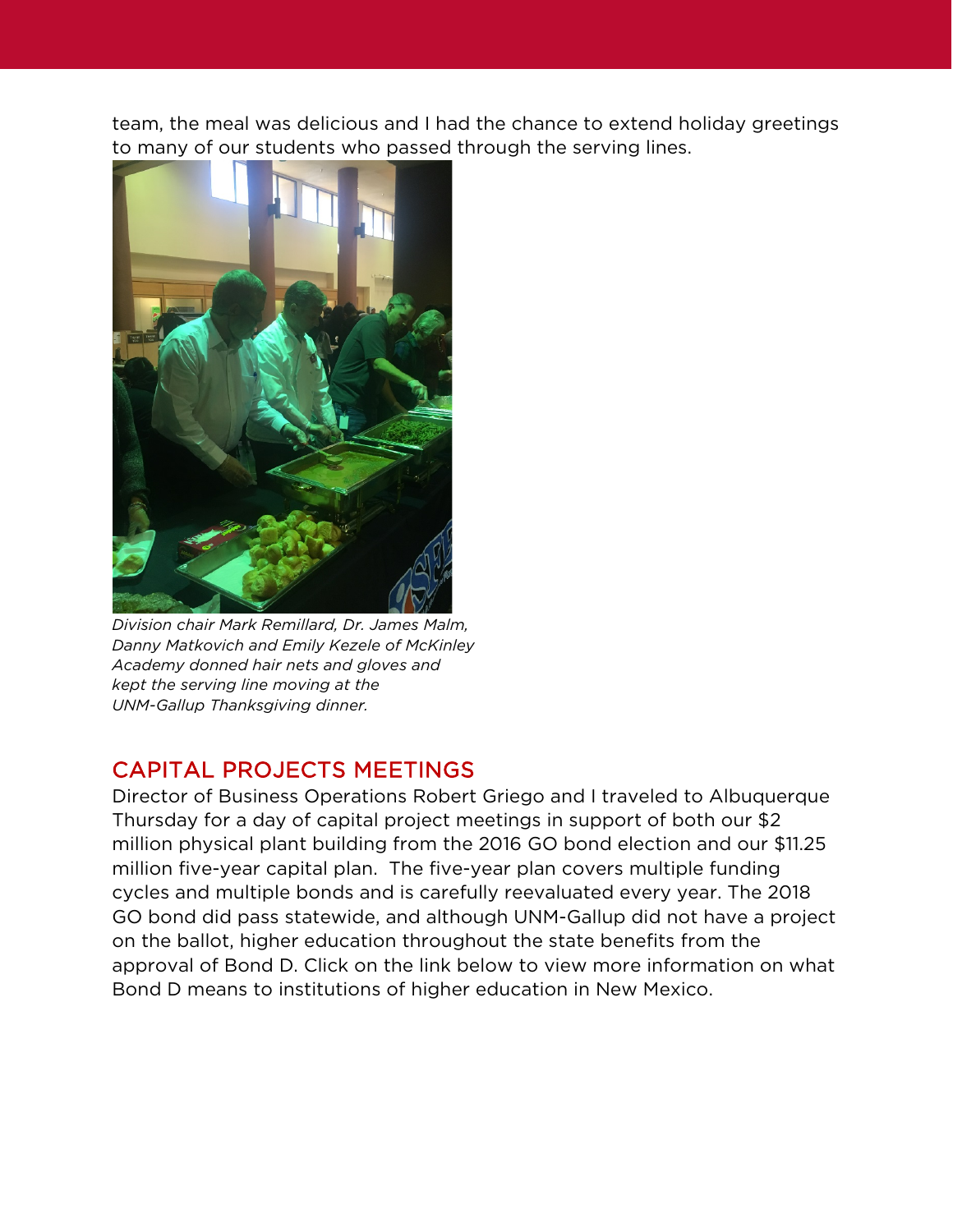

# ELECTION DAY – NOVEMBER 6, 2018

UNM-Gallup once again served as a polling station and we are very happy to provide a central location for many McKinley County voters. I stopped in at our gym location and appreciated the convenience of the on-campus election site. I voted – I hope you did too!



## FIRST GENERATION DAY AT UNM-GALLUP

Thursday we joined the rest of the country in recognizing our [first generation](https://firstgen.naspa.org/events/2018-first-generation-college-celebration)  [college students.](https://firstgen.naspa.org/events/2018-first-generation-college-celebration) We celebrated by sharing the successes of the students, faculty and staff members of UNM-Gallup who are, or were, the first in their families to attend college. The stories shared were moving, inspirational and a testament to the strength and persistence of so many in our campus community. I found profound meaning in the message of Dr. Carolyn Kuchera, first generation college student and UNM-Gallup assistant professor of English. "I am so proud of my first generation college students. First generation students have to work harder, often without the financial advantages or support systems of our peers. As a professor, I know I'm not supposed to have favorites, but my heart is with you. I know your struggle. Never give up."